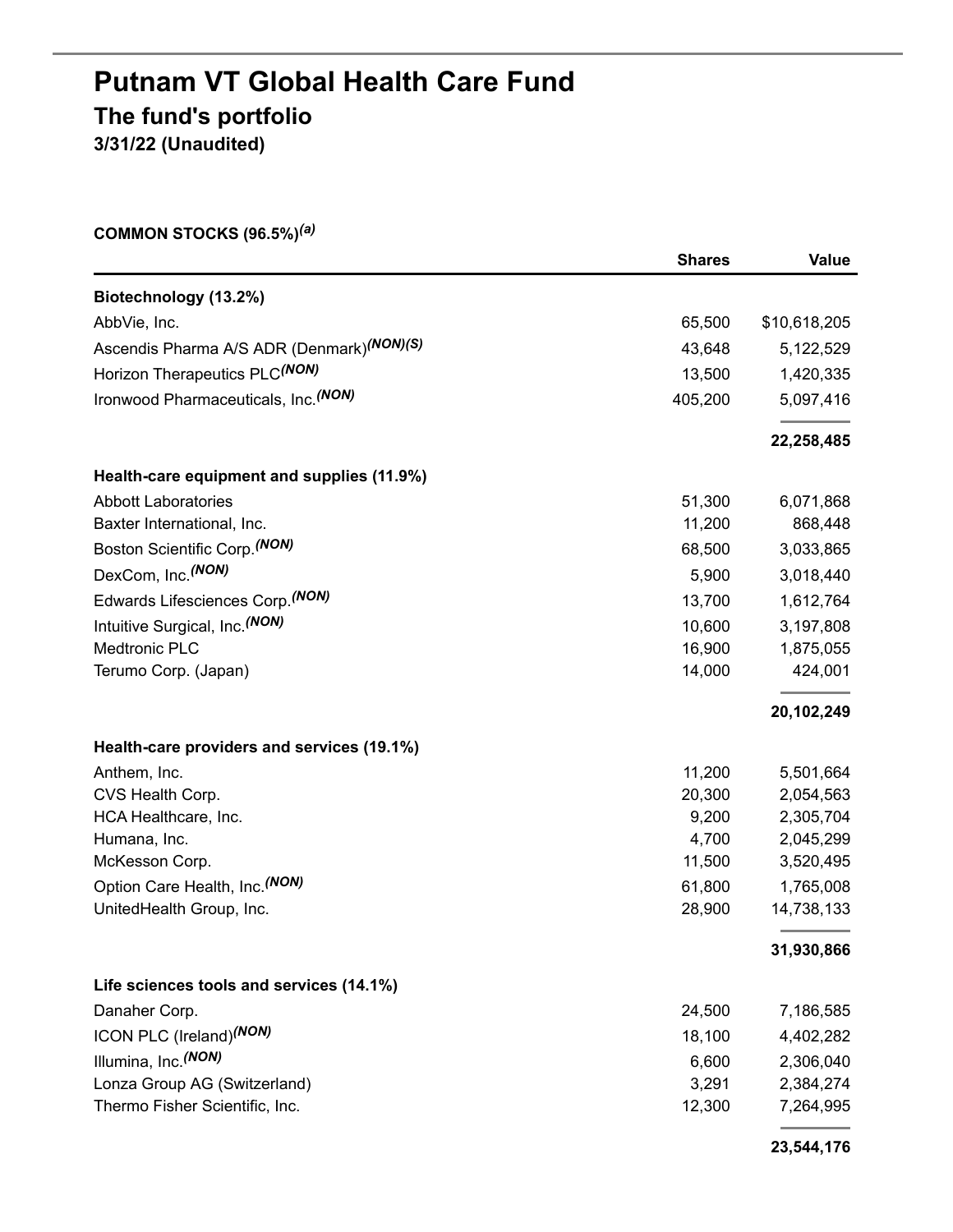### **Pharmaceuticals (38.2%)**

| 4Front Ventures Corp. (NON)                | 3,084,813 | 2,467,850     |
|--------------------------------------------|-----------|---------------|
| Astellas Pharma, Inc. (Japan)              | 16,700    | 261,795       |
| AstraZeneca PLC (United Kingdom)           | 66,566    | 8,827,395     |
| Chugai Pharmaceutical Co., Ltd. (Japan)    | 2,400     | 80,264        |
| Daiichi Sankyo Co., Ltd. (Japan)           | 37,700    | 827,079       |
| Eisai Co., Ltd. (Japan)                    | 5,900     | 273,424       |
| Eli Lilly and Co.                          | 15,100    | 4,324,187     |
| Green Thumb Industries, Inc. (NON)(S)      | 28,200    | 525,930       |
| Innoviva, Inc. (NON)                       | 245,092   | 4,742,530     |
| Johnson & Johnson                          | 44,426    | 7,873,620     |
| Merck & Co., Inc.                          | 55,762    | 4,575,272     |
| Merck KGaA (Germany)                       | 6,706     | 1,404,430     |
| Novartis AG (Switzerland)                  | 20,187    | 1,770,429     |
| Novo Nordisk A/S Class B (Denmark)         | 36,840    | 4,079,907     |
| Pfizer, Inc.                               | 101,503   | 5,254,810     |
| Roche Holding AG (Switzerland)             | 15,348    | 6,069,755     |
| Sanofi (France)                            | 48,218    | 4,917,477     |
| Takeda Pharmaceutical Co., Ltd. (Japan)    | 35,800    | 1,024,590     |
| TerrAscend Corp. (Canada) <sup>(NON)</sup> | 281,000   | 1,601,700     |
| Verano Holdings Corp. (NON)                | 32,800    | 326,032       |
| Zoetis, Inc.                               | 14,300    | 2,696,839     |
|                                            |           | 63,925,315    |
| Total common stocks (cost \$103,463,056)   |           | \$161,761,091 |

#### **UNITS (1.0%)** *(a)*

|                                                    | Units   | Value       |
|----------------------------------------------------|---------|-------------|
| Sarissa Capital Acquisition Corp. <sup>(NON)</sup> | 174.129 | \$1.729.101 |
| Total units (cost \$1,749,116)                     |         | \$1,729,101 |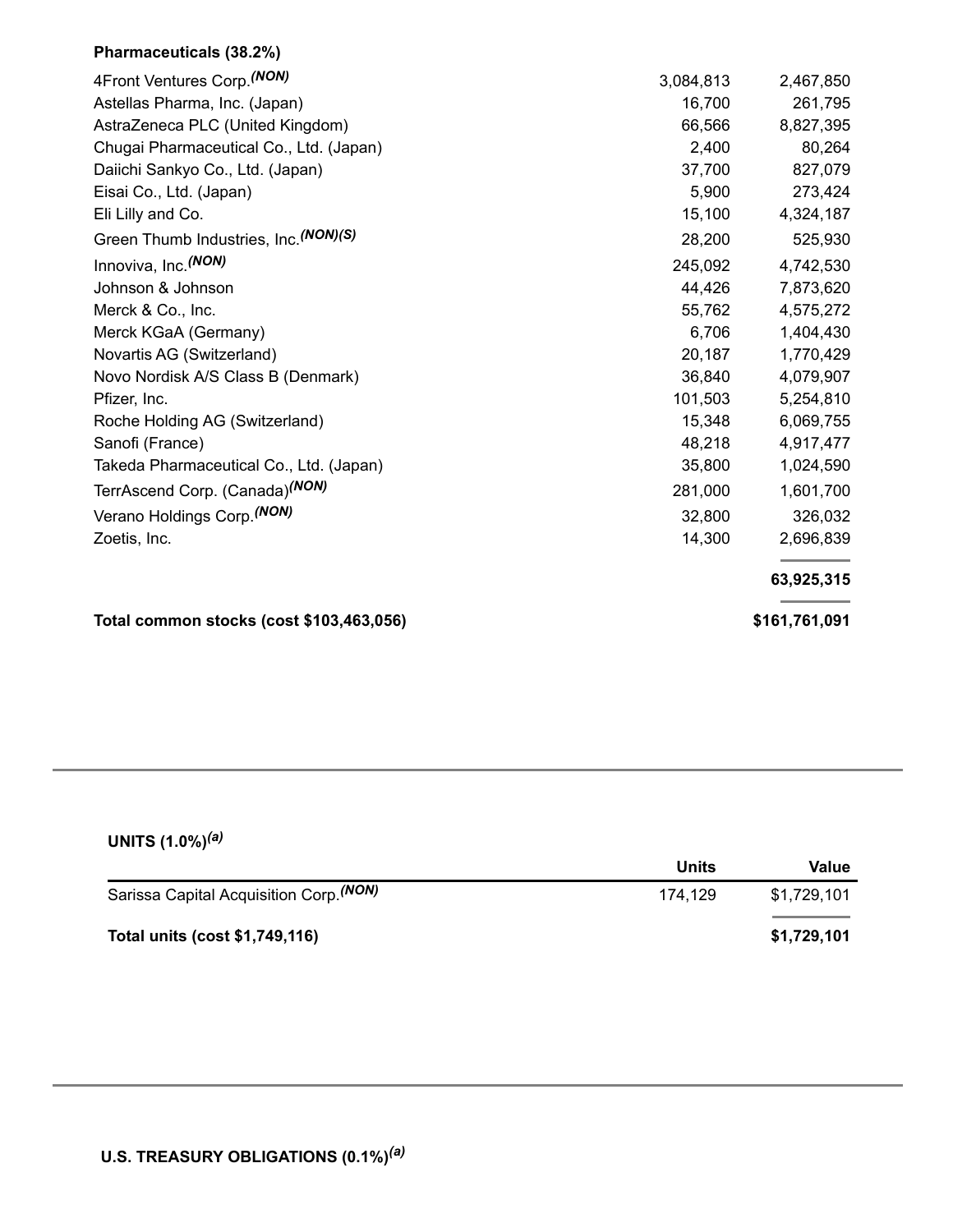|                                                                   | <b>Principal amount</b> | Value     |
|-------------------------------------------------------------------|-------------------------|-----------|
| U.S. Treasury Inflation Index Notes 0.25%, 7/15/29 <sup>(i)</sup> | \$114,247               | \$133.778 |
| Total U.S. treasury obligations (cost \$133,778)                  |                         | \$133,778 |

#### **PURCHASED OPTIONS OUTSTANDING (—%)** *(a)*

| Counterparty                                                      | <b>Expiration date/strike</b><br>price | <b>Notional</b><br>amount | <b>Contract</b><br>amount | Value    |
|-------------------------------------------------------------------|----------------------------------------|---------------------------|---------------------------|----------|
| <b>Barclays Bank PLC</b><br>Ironwood Pharmaceuticals, Inc. (Call) | Jun-22/\$15.00                         | \$3,279,606               | \$260,700 \$76,747        |          |
| Total purchased options outstanding (cost \$125,136)              |                                        |                           |                           | \$76,747 |

#### **SHORT-TERM INVESTMENTS (5.7%)** *(a)*

|                                                          |               | <b>Principal</b><br>amount/shares | Value         |
|----------------------------------------------------------|---------------|-----------------------------------|---------------|
| Putnam Cash Collateral Pool, LLC 0.37% (AFF)             | <b>Shares</b> | 4,828,850                         | \$4,828,850   |
| Putnam Short Term Investment Fund Class P 0.39%<br>(AFF) | Shares        | 4.347.864                         | 4.347.864     |
| U.S. Treasury Bills 0.359%, 6/9/22(SEGSF)                |               | \$300,000                         | 299,784       |
| Total short-term investments (cost \$9,476,511)          |               |                                   | \$9,476,498   |
| <b>TOTAL INVESTMENTS</b>                                 |               |                                   |               |
| Total investments (cost \$114,947,597)                   |               |                                   | \$173,177,215 |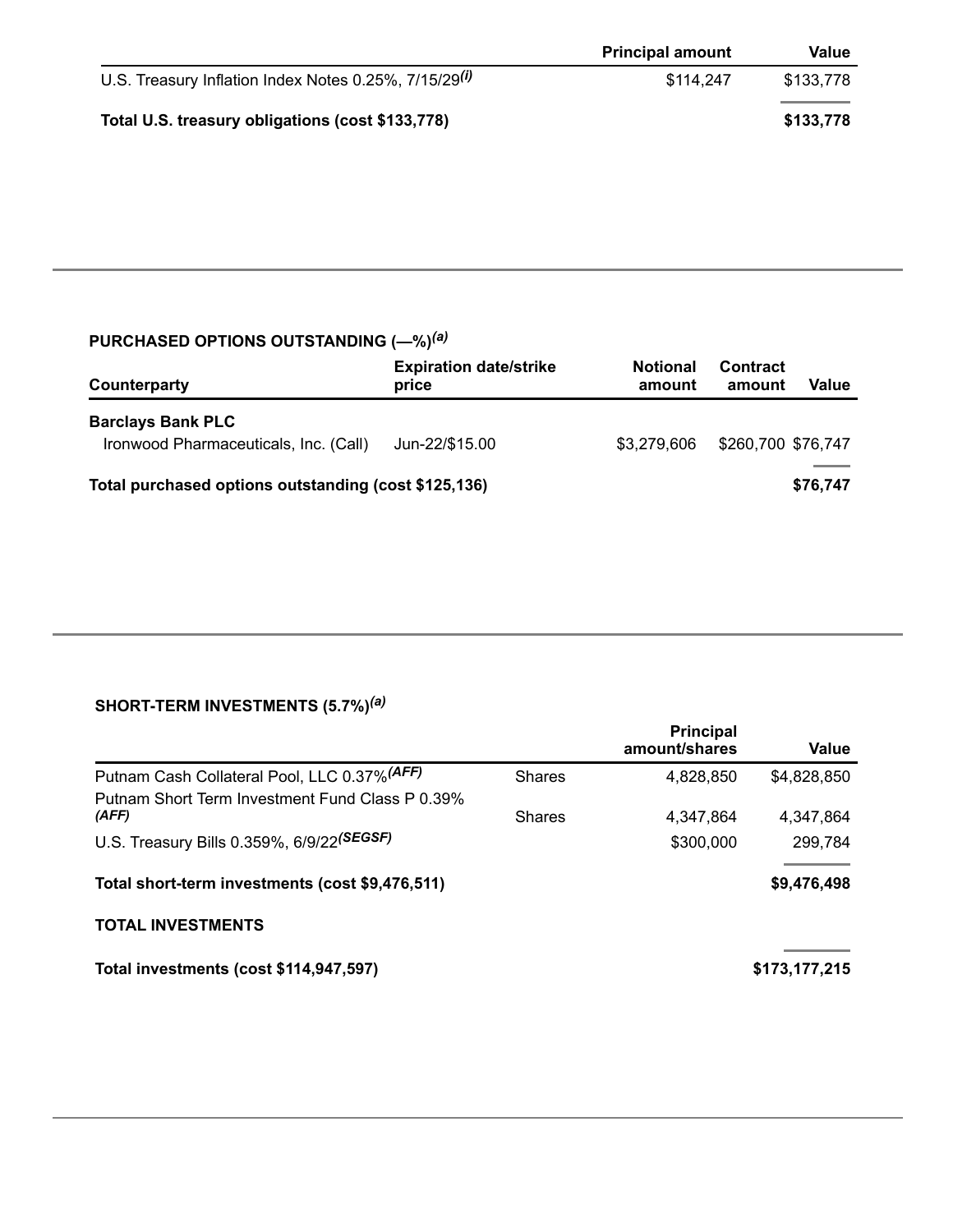## **FORWARD CURRENCY CONTRACTS at 3/31/22 (aggregate face value \$21,353,234) (Unaudited)**

| <b>Counterparty Currency</b>               |                                         | <b>Contract</b><br>type* | <b>Delivery</b><br>date | Value                                  | <b>Aggregate face</b>  | <b>Unrealized</b><br>appreciation/<br>value (depreciation) |
|--------------------------------------------|-----------------------------------------|--------------------------|-------------------------|----------------------------------------|------------------------|------------------------------------------------------------|
| <b>Bank of America N.A.</b>                |                                         |                          |                         |                                        |                        |                                                            |
|                                            | Australian                              |                          |                         |                                        |                        |                                                            |
|                                            | Dollar                                  | Buy                      |                         | 4/20/22 \$441,428                      | \$422,637              | \$18,791                                                   |
|                                            | Danish<br>Krone                         | Sell                     |                         | 6/15/22 1,444,835                      | 1,442,722              | (2, 113)                                                   |
|                                            | <b>Swiss Franc</b>                      | Buy                      | 6/15/22                 | 215,566                                | 216,831                | (1,265)                                                    |
| Citibank, N.A.                             |                                         |                          |                         |                                        |                        |                                                            |
|                                            | Danish                                  |                          |                         |                                        |                        |                                                            |
|                                            | Krone                                   | Sell                     |                         | 6/15/22 1,206,330                      | 1,210,883              | 4,553                                                      |
| <b>Goldman Sachs International</b>         |                                         |                          |                         |                                        |                        |                                                            |
|                                            | Canadian                                |                          |                         |                                        |                        |                                                            |
|                                            | Dollar                                  | Sell                     | 4/20/22                 | 637,791                                | 626,021                | (11, 770)                                                  |
|                                            | Japanese<br>Yen                         | Buy                      |                         | 5/18/22 3,391,680                      | 3,612,134              | (220, 454)                                                 |
|                                            |                                         |                          |                         |                                        |                        |                                                            |
| <b>HSBC Bank USA, National Association</b> | Canadian                                |                          |                         |                                        |                        |                                                            |
|                                            | Dollar                                  | Sell                     | 4/20/22                 | 701,298                                | 688,296                | (13,002)                                                   |
|                                            | Danish                                  |                          |                         |                                        |                        |                                                            |
|                                            | Krone                                   | Sell<br>Sell             | 6/15/22                 | 427,742                                | 425,222                | (2,520)                                                    |
|                                            | Euro<br>Swiss Franc                     | Buy                      |                         | 6/15/22 2,284,697<br>6/15/22 3,087,940 | 2,292,572<br>3,104,729 | 7,875<br>(16, 789)                                         |
|                                            |                                         |                          |                         |                                        |                        |                                                            |
| JPMorgan Chase Bank N.A.                   |                                         |                          |                         |                                        |                        |                                                            |
|                                            | <b>British Pound Buy</b><br>New Zealand |                          | 6/15/22                 | 670,949                                | 674,191                | (3,242)                                                    |
|                                            | Dollar                                  | Buy                      | 4/20/22                 | 304,599                                | 299,623                | 4,976                                                      |
| Morgan Stanley & Co. International PLC     |                                         |                          |                         |                                        |                        |                                                            |
|                                            | Japanese                                |                          |                         |                                        |                        |                                                            |
|                                            | Yen                                     | Buy                      | 5/18/22                 | 550,571                                | 568,272                | (17, 701)                                                  |
| <b>NatWest Markets PLC</b>                 |                                         |                          |                         |                                        |                        |                                                            |
|                                            | Australian                              |                          |                         |                                        |                        |                                                            |
|                                            | Dollar                                  | Buy                      |                         | 4/20/22 2,709,119                      | 2,594,203              | 114,916                                                    |
| <b>State Street Bank and Trust Co.</b>     |                                         |                          |                         |                                        |                        |                                                            |
|                                            | Canadian<br><b>Dollar</b>               |                          |                         |                                        |                        |                                                            |
|                                            | Euro                                    | Sell<br>Buy              | 4/20/22<br>6/15/22      | 208,437<br>490,949                     | 212,165<br>490,390     | 3,728<br>559                                               |
|                                            | Israeli Shekel Buy                      |                          | 4/20/22                 | 260,568                                | 267,127                | (6, 559)                                                   |
|                                            |                                         |                          |                         |                                        |                        |                                                            |
| <b>Toronto-Dominion Bank</b>               | Australian                              |                          |                         |                                        |                        |                                                            |
|                                            | Dollar                                  | Sell                     | 4/20/22                 | 442,626                                | 418,236                | (24, 390)                                                  |
| <b>WestPac Banking Corp.</b>               |                                         |                          |                         |                                        |                        |                                                            |
|                                            | <b>British Pound Sell</b>               |                          |                         | 6/15/22 1,753,739                      | 1,786,980              | 33,241                                                     |
|                                            |                                         |                          |                         |                                        |                        |                                                            |
| <b>Unrealized appreciation</b>             |                                         |                          |                         |                                        |                        | 188,639                                                    |
| <b>Unrealized (depreciation)</b>           |                                         |                          |                         |                                        |                        | (319, 805)                                                 |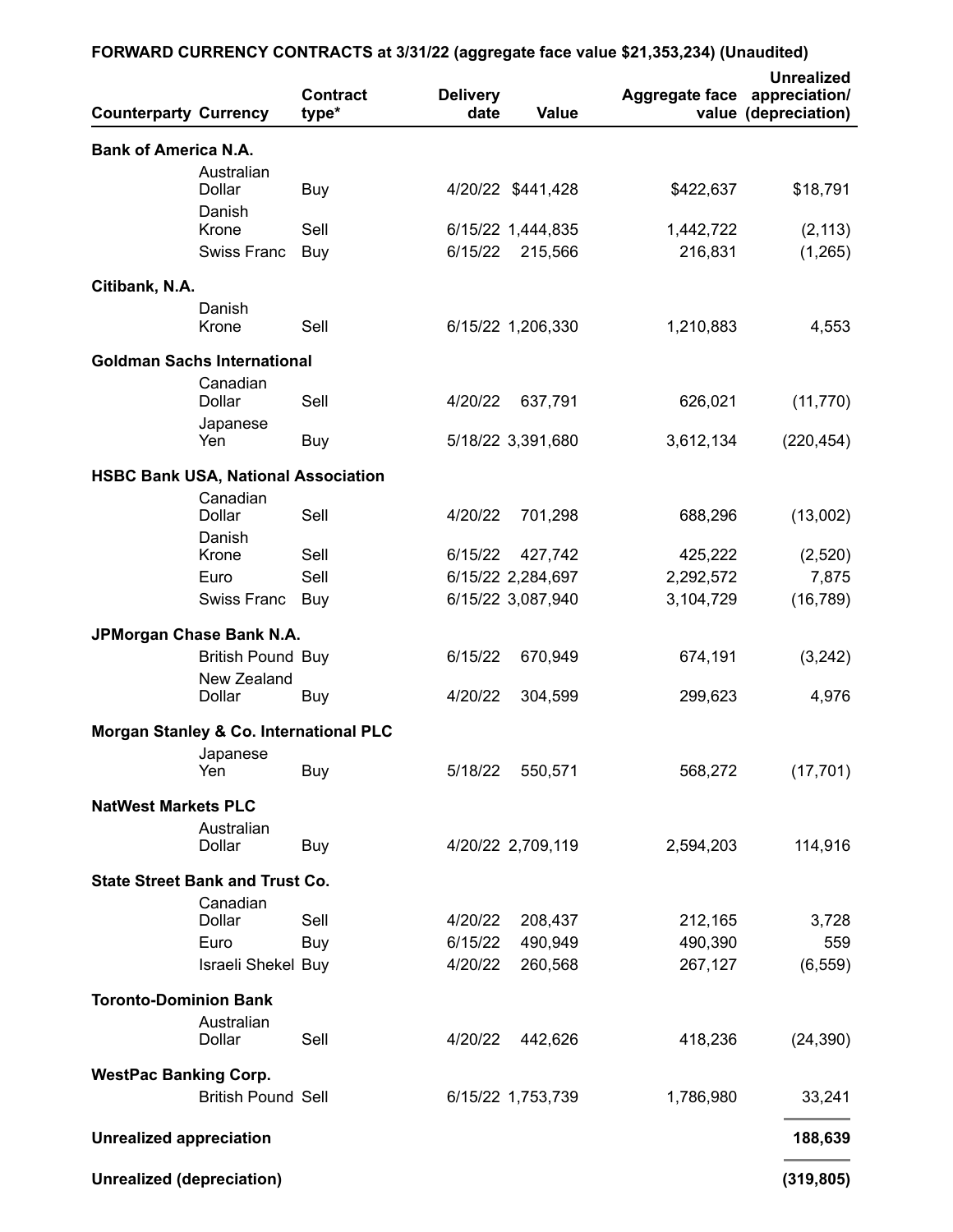\* The exchange currency for all contracts listed is the United States Dollar.

#### **WRITTEN OPTIONS OUTSTANDING at 3/31/22 (premiums \$41,712) (Unaudited)**

| Counterparty                                                      | <b>Expiration</b><br>date/<br>strike price | <b>Notional</b><br>amount | <b>Contract</b><br>amount | Value    |
|-------------------------------------------------------------------|--------------------------------------------|---------------------------|---------------------------|----------|
| <b>Barclays Bank PLC</b><br>Ironwood Pharmaceuticals, Inc. (Call) | Jun-22/\$16.50                             | \$3,279,606               | \$260,700                 | \$32,199 |
| <b>Total</b>                                                      |                                            |                           |                           | \$32,199 |

## *Key to holding's abbreviations*

ADR American Depository Receipts: Represents ownership of foreign securities on deposit with a custodian bank.

## **Notes to the fund's portfolio**

Unless noted otherwise, the notes to the fund's portfolio are for the close of the fund's reporting period, which ran from January 1, 2022 through March 31, 2022 (the reporting period). Within the following notes to the portfolio, references to "Putnam Management" represent Putnam Investment Management, LLC, the fund's manager, an indirect whollyowned subsidiary of Putnam Investments, LLC, references to "ASC 820" represent Accounting Standards Codification 820 *Fair Value Measurements and Disclosures* and references to "OTC", if any, represent over-the-counter.

- *(a)* Percentages indicated are based on net assets of \$167,541,710.
- *(NON)* This security is non-income-producing.
- *(AFF)* Affiliated company. For investments in Putnam Cash Collateral Pool, LLC and Putnam Short Term Investment Fund, the rate quoted in the security description is the annualized 7-day yield of the fund at the close of the reporting period. Transactions during the period with any company which is under common ownership or control were as follows:

| Name of affiliate |          | Fair value Purchase |          | Sale Investment | Shares             |
|-------------------|----------|---------------------|----------|-----------------|--------------------|
|                   | as of    | cost                | proceeds |                 | income outstanding |
|                   | 12/31/21 |                     |          |                 | and fair           |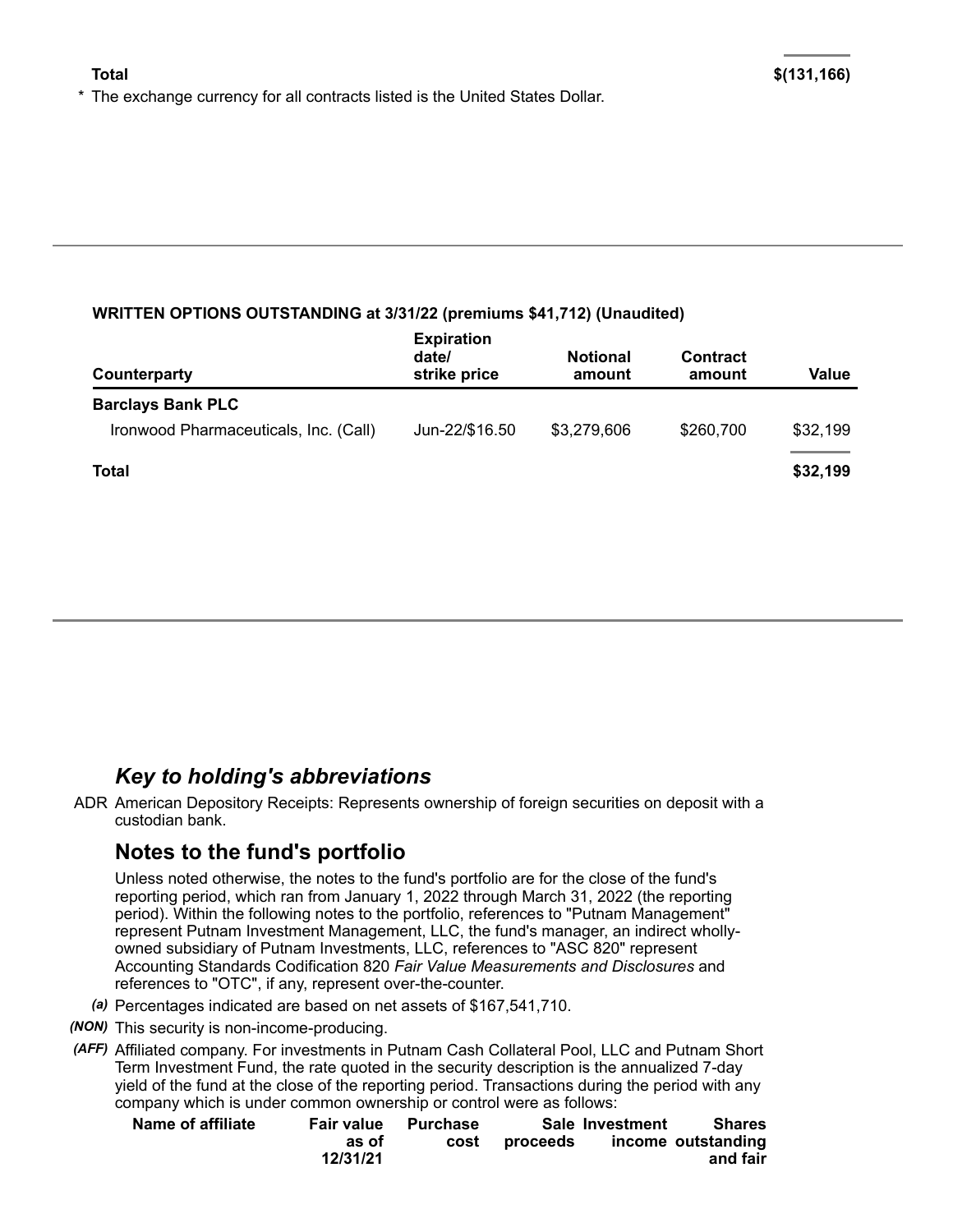|                                        |           |                            |             |       | value as of<br>3/31/22 |
|----------------------------------------|-----------|----------------------------|-------------|-------|------------------------|
| <b>Short-term</b><br>investments       |           |                            |             |       |                        |
| Putnam Cash<br>Collateral Pool, LLC*#  |           | $\frac{1}{2}$ \$11,453,270 | \$6,624,420 | \$351 | \$4,828,850            |
| Putnam Short Term<br>Investment Fund** | 3,477,767 | 9,145,698                  | 8.275.601   | 924   | 4.347.864              |

# **Total Short-term**

**investments \$3,477,767 \$20,598,968 \$14,900,021 \$1,275 \$9,176,714**

\* The fund may lend securities, through its agent, to qualified borrowers in order to earn additional income. The loans are collateralized by cash in an amount at least equal to the fair value of the securities loaned. The fair value of securities loaned is determined daily and any additional required collateral is allocated to the fund on the next business day. The remaining maturities of the securities lending transactions are considered overnight and continuous. The risk of borrower default will be borne by the fund's agent; the fund will bear the risk of loss with respect to the investment of the cash collateral. The fund receives cash collateral, which is invested in Putnam Cash Collateral Pool, LLC, a limited liability company managed by an affiliate of Putnam Management. Investments in Putnam Cash Collateral Pool, LLC are valued at its closing net asset value each business day. There are no management fees charged to Putnam Cash Collateral Pool, LLC and there were no realized or unrealized gains or losses during the period.

# At the close of the reporting period, the fund received cash collateral of \$4,828,850 for securities loaned. The rate quoted in the security description is the annualized 7-day yield at the close of the reporting period. At the close of the reporting period, the value of securities loaned amounted to \$4,790,693.

\*\* Management fees charged to Putnam Short Term Investment Fund have been waived by Putnam Management. There were no realized or unrealized gains or losses during the period.

- *(SEGSF)* This security, in part or in entirety, was pledged and segregated with the custodian for collateral on certain derivative contracts at the close of the reporting period. Collateral at period end totaled \$241,806.
	- *(i)* This security was pledged, or purchased with cash that was pledged, to the fund for collateral on certain derivative contracts.
	- *(S)* This security is on loan, in part or in entirety, at the close of the reporting period. At the close of the reporting period, the fund maintained liquid assets totaling \$295,039 to cover certain derivative contracts.

Unless otherwise noted, the rates quoted in Short-term investments security descriptions represent the weighted average yield to maturity.

The dates shown on debt obligations are the original maturity dates.

## **DIVERSIFICATION BY**

#### **COUNTRY ⌂**

Distribution of investments by country of risk at the close of the reporting period, excluding collateral received, if any (as a percentage of Portfolio Value):

| <b>United States</b> | 74.2%     |
|----------------------|-----------|
| Switzerland          | 6.1       |
| Denmark              | 5.5       |
| United Kingdom       | 5.2       |
| France               | 2.9       |
| Ireland              | 2.6       |
| Japan                | 1.7       |
| Canada               | 1.0       |
| Germany              | 0.8       |
| Total                | $100.0\%$ |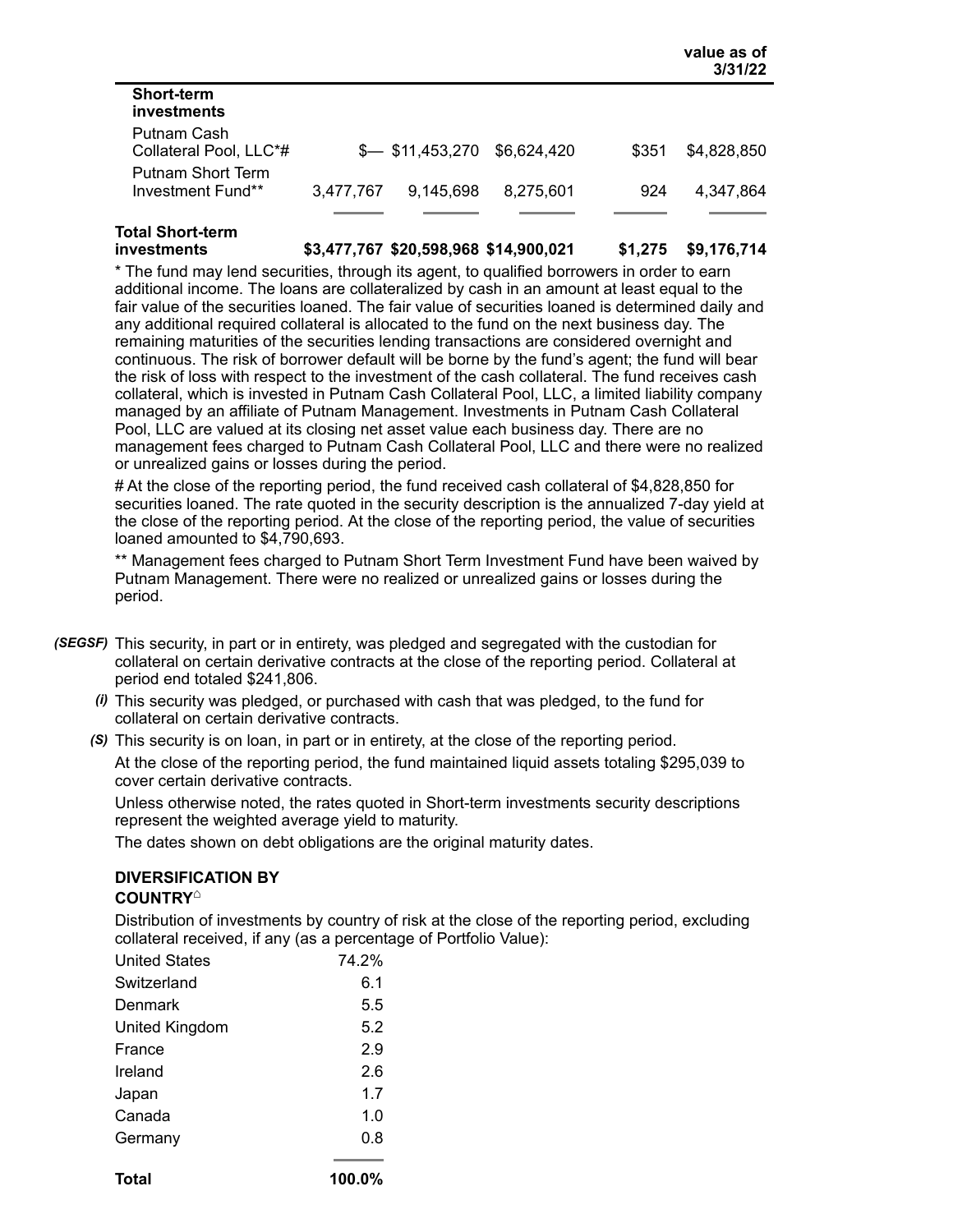$\degree$  Methodology differs from that used for purposes of complying with the fund's policy regarding investments in securities of foreign issuers, as discussed further in the fund's prospectus.

**Security valuation:** Portfolio securities and other investments are valued using policies and procedures adopted by the Board of Trustees. The Trustees have formed a Pricing Committee to oversee the implementation of these procedures and have delegated responsibility for valuing the fund's assets in accordance with these procedures to Putnam Management. Putnam Management has established an internal Valuation Committee that is responsible for making fair value determinations, evaluating the effectiveness of the pricing policies of the fund and reporting to the Pricing Committee.

Investments for which market quotations are readily available are valued at the last reported sales price on their principal exchange, or official closing price for certain markets, and are classified as Level 1 securities under ASC 820. If no sales are reported, as in the case of some securities that are traded OTC, a security is valued at its last reported bid price and is generally categorized as a Level 2 security.

Investments in open-end investment companies (excluding exchange-traded funds), if any, which can be classified as Level 1 or Level 2 securities, are valued based on their net asset value. The net asset value of such investment companies equals the total value of their assets less their liabilities and divided by the number of their outstanding shares.

Market quotations are not considered to be readily available for certain debt obligations (including short-term investments with remaining maturities of 60 days or less) and other investments; such investments are valued on the basis of valuations furnished by an independent pricing service approved by the Trustees or dealers selected by Putnam Management. Such services or dealers determine valuations for normal institutional-size trading units of such securities using methods based on market transactions for comparable securities and various relationships, generally recognized by institutional traders, between securities (which consider such factors as security prices, yields, maturities and ratings). These securities will generally be categorized as Level 2.

Many securities markets and exchanges outside the U.S. close prior to the scheduled close of the New York Stock Exchange and therefore the closing prices for securities in such markets or on such exchanges may not fully reflect events that occur after such close but before the scheduled close of the New York Stock Exchange. Accordingly, on certain days, the fund will fair value certain foreign equity securities taking into account multiple factors including movements in the U.S. securities markets, currency valuations and comparisons to the valuation of American Depository Receipts, exchange-traded funds and futures contracts. The foreign equity securities, which would generally be classified as Level 1 securities, will be transferred to Level 2 of the fair value hierarchy when they are valued at fair value. The number of days on which fair value prices will be used will depend on market activity and it is possible that fair value prices will be used by the fund to a significant extent. At the close of the reporting period, fair value pricing was used for certain foreign securities in the portfolio. Securities quoted in foreign currencies, if any, are translated into U.S. dollars at the current exchange rate.

To the extent a pricing service or dealer is unable to value a security or provides a valuation that Putnam Management does not believe accurately reflects the security's fair value, the security will be valued at fair value by Putnam Management in accordance with policies and procedures approved by the Trustees. Certain investments, including certain restricted and illiquid securities and derivatives, are also valued at fair value following procedures approved by the Trustees. These valuations consider such factors as significant market or specific security events such as interest rate or credit quality changes, various relationships with other securities, discount rates, U.S. Treasury, U.S. swap and credit yields, index levels, convexity exposures, recovery rates, sales and other multiples and resale restrictions. These securities are classified as Level 2 or as Level 3 depending on the priority of the significant inputs.

To assess the continuing appropriateness of fair valuations, the Valuation Committee reviews and affirms the reasonableness of such valuations on a regular basis after considering all relevant information that is reasonably available. Such valuations and procedures are reviewed periodically by the Trustees. The fair value of securities is generally determined as the amount that the fund could reasonably expect to realize from an orderly disposition of such securities over a reasonable period of time. By its nature, a fair value price is a good faith estimate of the value of a security in a current sale and does not reflect an actual market price, which may be different by a material amount.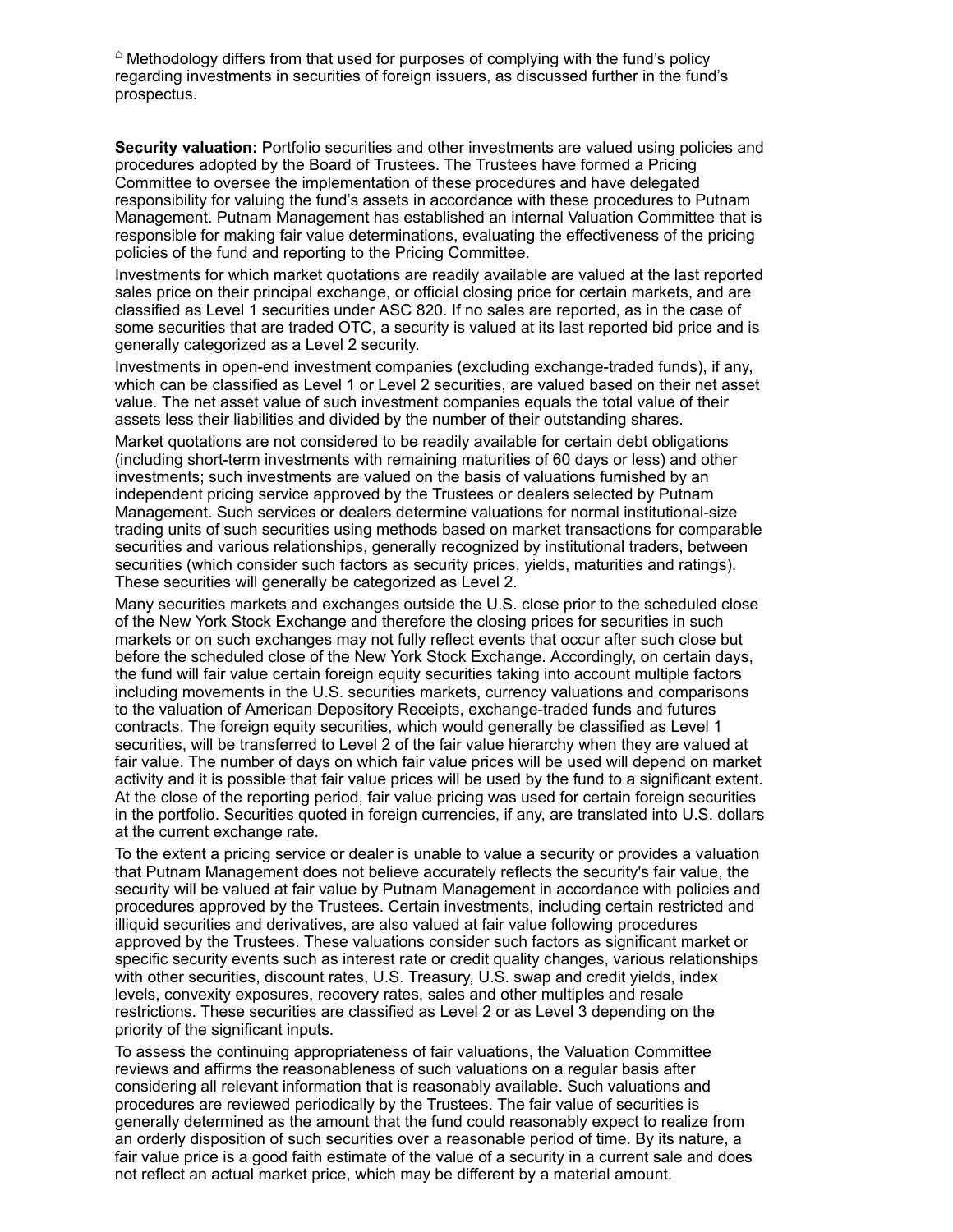**Options contracts:** The fund used options contracts to gain exposure to securities and to manage downside risks.

The potential risk to the fund is that the change in value of options contracts may not correspond to the change in value of the hedged instruments. In addition, losses may arise from changes in the value of the underlying instruments if there is an illiquid secondary market for the contracts, if interest or exchange rates move unexpectedly or if the counterparty to the contract is unable to perform. Realized gains and losses on purchased options are included in realized gains and losses on investment securities. If a written call option is exercised, the premium originally received is recorded as an addition to sales proceeds. If a written put option is exercised, the premium originally received is recorded as a reduction to the cost of investments.

Exchange-traded options are valued at the last sale price or, if no sales are reported, the last bid price for purchased options and the last ask price for written options. OTC traded options are valued using prices supplied by dealers.

Options on swaps are similar to options on securities except that the premium paid or received is to buy or grant the right to enter into a previously agreed upon interest rate or credit default contract. Forward premium swap options contracts include premiums that have extended settlement dates. The delayed settlement of the premiums is factored into the daily valuation of the option contracts. In the case of interest rate cap and floor contracts, in return for a premium, ongoing payments between two parties are based on interest rates exceeding a specified rate, in the case of a cap contract, or falling below a specified rate in the case of a floor contract.

For the fund's average contract amount on options contracts, see the appropriate table at the end of these footnotes.

**Forward currency contracts:** The fund buys and sells forward currency contracts, which are agreements between two parties to buy and sell currencies at a set price on a future date. These contracts were used to hedge foreign exchange risk.

The U.S. dollar value of forward currency contracts is determined using current forward currency exchange rates supplied by a quotation service. The fair value of the contract will fluctuate with changes in currency exchange rates. The contract is marked to market daily and the change in fair value is recorded as an unrealized gain or loss. The fund records a realized gain or loss equal to the difference between the value of the contract at the time it was opened and the value at the time it was closed when the contract matures or by delivery of the currency. The fund could be exposed to risk if the value of the currency changes unfavorably, if the counterparties to the contracts are unable to meet the terms of their contracts or if the fund is unable to enter into a closing position.

For the fund's average contract amount on forward currency contracts, see the appropriate table at the end of these footnotes.

**Master agreements:** The fund is a party to ISDA (International Swaps and Derivatives Association, Inc.) Master Agreements (Master Agreements) with certain counterparties that govern OTC derivative and foreign exchange contracts entered into from time to time. The Master Agreements may contain provisions regarding, among other things, the parties' general obligations, representations, agreements, collateral requirements, events of default and early termination. With respect to certain counterparties, in accordance with the terms of the Master Agreements, collateral posted to the fund is held in a segregated account by the fund's custodian and, with respect to those amounts which can be sold or repledged, is presented in the fund's portfolio.

Collateral pledged by the fund is segregated by the fund's custodian and identified in the fund's portfolio. Collateral can be in the form of cash or debt securities issued by the U.S. Government or related agencies or other securities as agreed to by the fund and the applicable counterparty. Collateral requirements are determined based on the fund's net position with each counterparty.

Termination events applicable to the fund may occur upon a decline in the fund's net assets below a specified threshold over a certain period of time. Termination events applicable to counterparties may occur upon a decline in the counterparty's long-term and short-term credit ratings below a specified level. In each case, upon occurrence, the other party may elect to terminate early and cause settlement of all derivative and foreign exchange contracts outstanding, including the payment of any losses and costs resulting from such early termination, as reasonably determined by the terminating party. Any decision by one or more of the fund's counterparties to elect early termination could impact the fund's future derivative activity.

At the close of the reporting period, the fund had a net liability position of \$301,023 on open